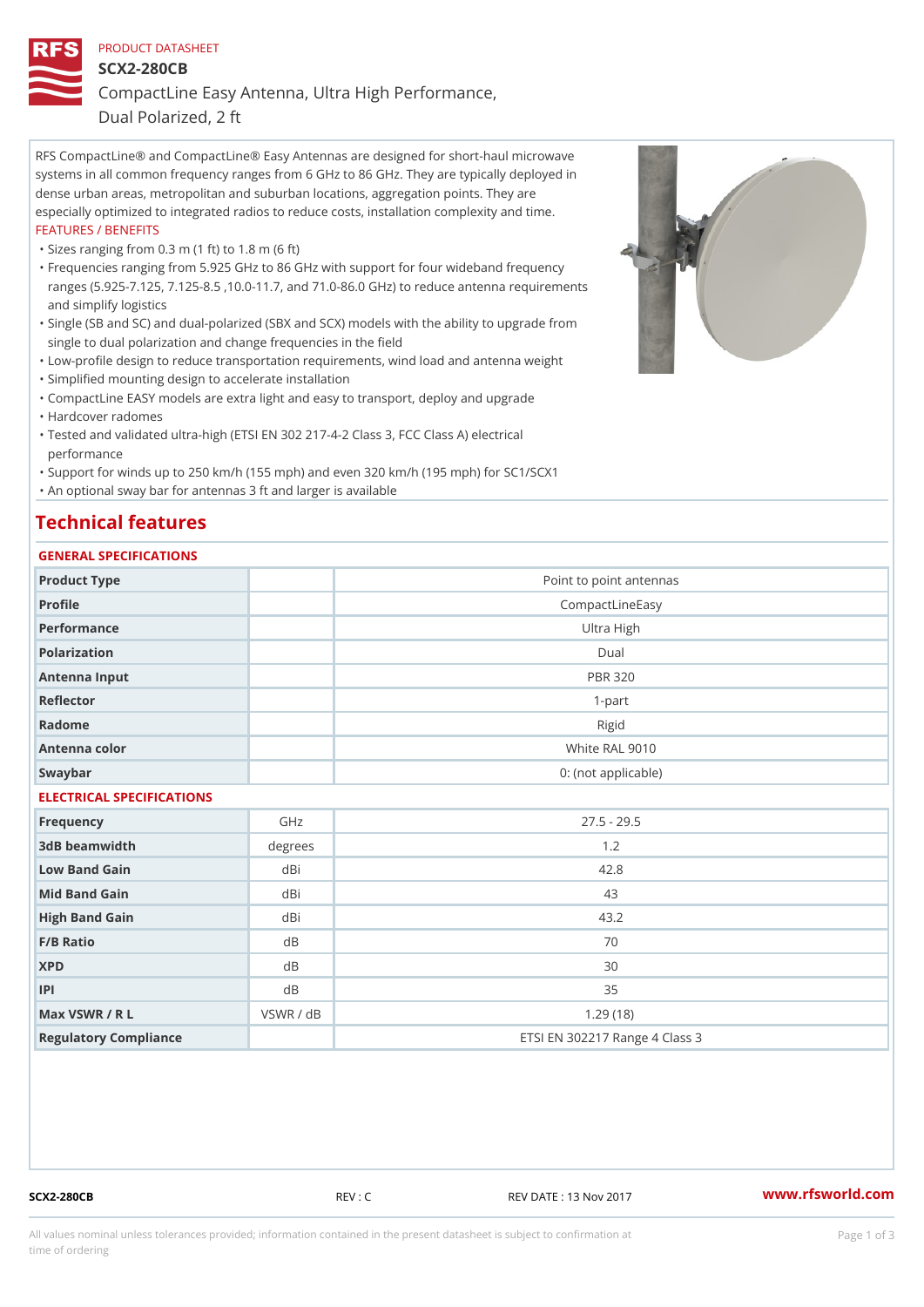# PRODUCT DATASHEET SCX2-280CB CompactLine Easy Antenna, Ultra High Performance, Dual Polarized, 2 ft

| MECHANICAL SPECIFICATIONS          |              |            |                     |  |  |  |
|------------------------------------|--------------|------------|---------------------|--|--|--|
| Diameter                           | ft $(m)$     |            | 2(0.6)              |  |  |  |
| Elevation Adjustment               | degrees      |            | ± 15                |  |  |  |
| Azimuth Adjustment                 | degrees      | ± 15       |                     |  |  |  |
| Polarization Adjustment            | degree       |            | ± 5                 |  |  |  |
| Mounting Pipe Diameter<br>minimaum | $mm$ (in)    |            | 48 (1.9)            |  |  |  |
| Mounting Pipe Diameter<br>maximum  | $mm$ (in)    |            | 114(4.5)            |  |  |  |
| Approximate Weight                 | kg (lb)      |            | 7(15.4)             |  |  |  |
| Survival Windspeed                 | $km/h$ (mph) |            | 252 (155)           |  |  |  |
| Operational Windspeed              | $km/h$ (mph) |            | 180 (112)           |  |  |  |
| FURTHER ACCESSORIES                |              |            |                     |  |  |  |
| optional Swaybar                   |              |            | 0: (not applicable) |  |  |  |
| MOUNTOUTLINE                       |              |            |                     |  |  |  |
| m m<br>Dimension A<br>(in)         |              | 650 (25.6) |                     |  |  |  |

313 (12.3)

173 (6.8)

259 (10.2)

279.5 (11)

292 (11.5)

36 (1.4)

40 (1.6)

Dimension\_B

Dimension C

 $51mm(2_{in})Pip@in$ 

 $89$  m m  $(3.5$  in  $)$  P i(pi ne)

 $114$  m m  $(4.5$   $\pm$  ir  $)$   $\sqrt{$  ii p  $\approx$ 

Dimension\_E

Dimension\_F

 $Dim_D - D -$ 

 $Dim_D - D -$ 

Dim\_D-

mm (in)

m<sub>m</sub> (in)

mm

mm

mm

mm (in)

m m (in)

SCX2-280CB REV : C REV DATE : 13 Nov 2017 WWW.rfsworld.com

Outline\_2ft\_CompactLineEasy \_DeepRedesi

All values nominal unless tolerances provided; information contained in the present datasheet is subject to Pcapgelio an atio time of ordering